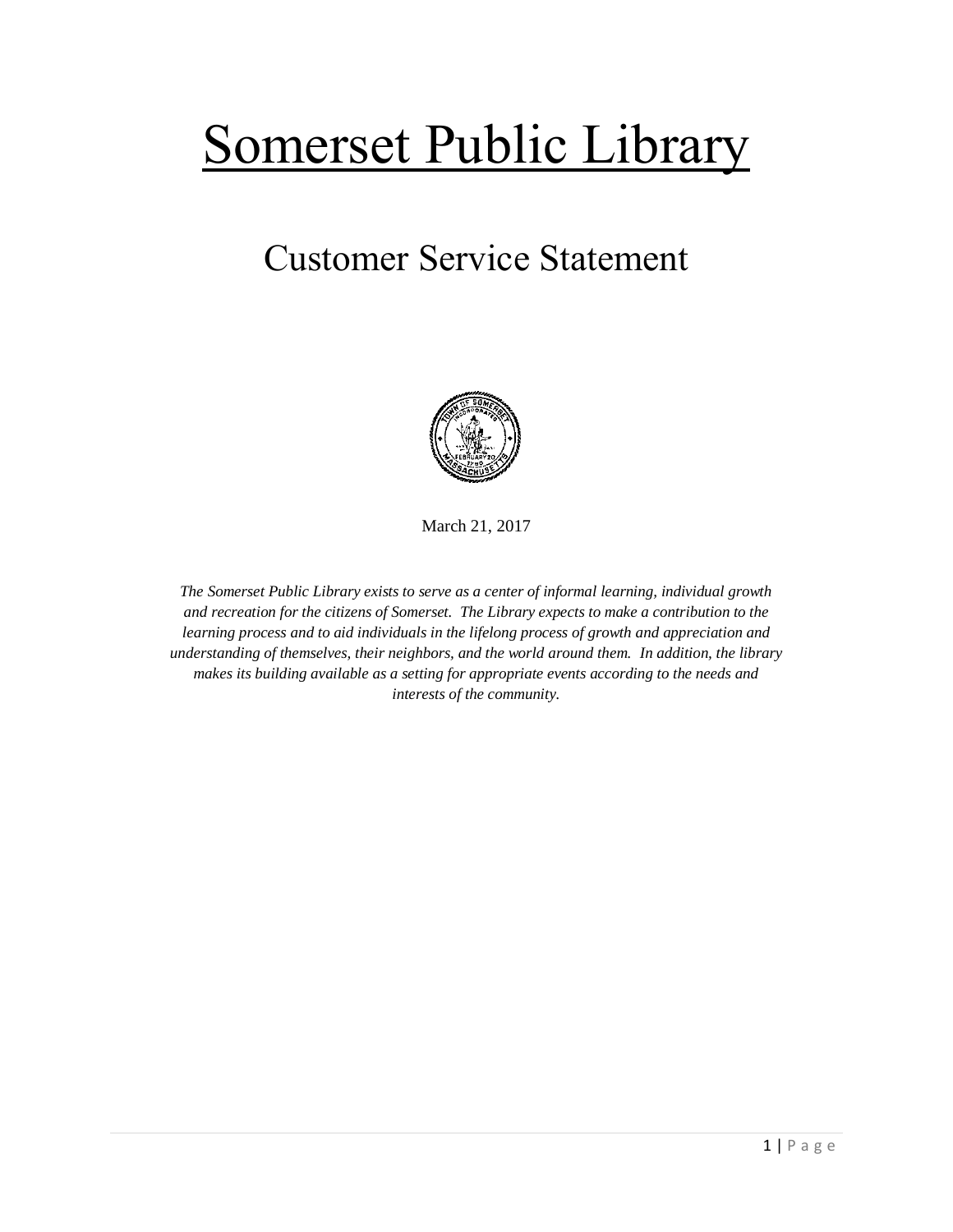## **Somerset Public Library Customer Service Statement**

*The Somerset Public Library exists to serve as a center of informal learning, individual growth and recreation for the citizens of Somerset. The Library expects to make a contribution to the learning process and to and individuals in the lifelong process of growth and appreciation and understanding of themselves, their neighbors and the work around them. In addition, the Library makes its building available as a setting for appropriate events according to the needs and interests of the community.*

In fulfilling this mission, the Somerset Public Library staff strives, at all times, to provide excellence in library services which includes a quality and welcoming facility with a collection that is varied and current. Well-informed and knowledgeable staff will be ready to assist patrons in finding the materials and services they want and need. It also means that the staff will offer services in a fair manner which treats everyone with courtesy and respect and asks for courtesy and respect in return.

The following elements are emphasized in providing public service to the patrons of the Somerset Public Library:

- The Library does not discriminate and offers the same quality of service to all regardless of age, race, sex, nationality, religion, educational background, physical limitations or any other criteria.
- The library staff will provide polite, efficient and accurate service to all patrons at all times.
- Library staff will treat every patron with equal respect and every request with equal importance.
- Courtesy and attention to the needs of the library patron will be the key to all interactions. Staff will try to be flexible in meeting library patrons' needs. Staff will use their best judgement in handling situations
- Library staff will use their understanding of library resources in order to fulfill requests in a timely manner or refer patrons to the appropriate staff member to assist them.
- Library staff will be aware of Library policies and procedures as these exist to make library resources available on an equitable basis.

## **Ethics**

 Library staff recognizes the confidentiality rights of library patrons. As a result, library staff will not reveal the identity of people using library materials to a third party nor will library staff reveal the items checked out on another person's library card in accordance with Massachusetts General Laws, Chapter 4, Section 7, Paragraph 26 and Chapter 78,